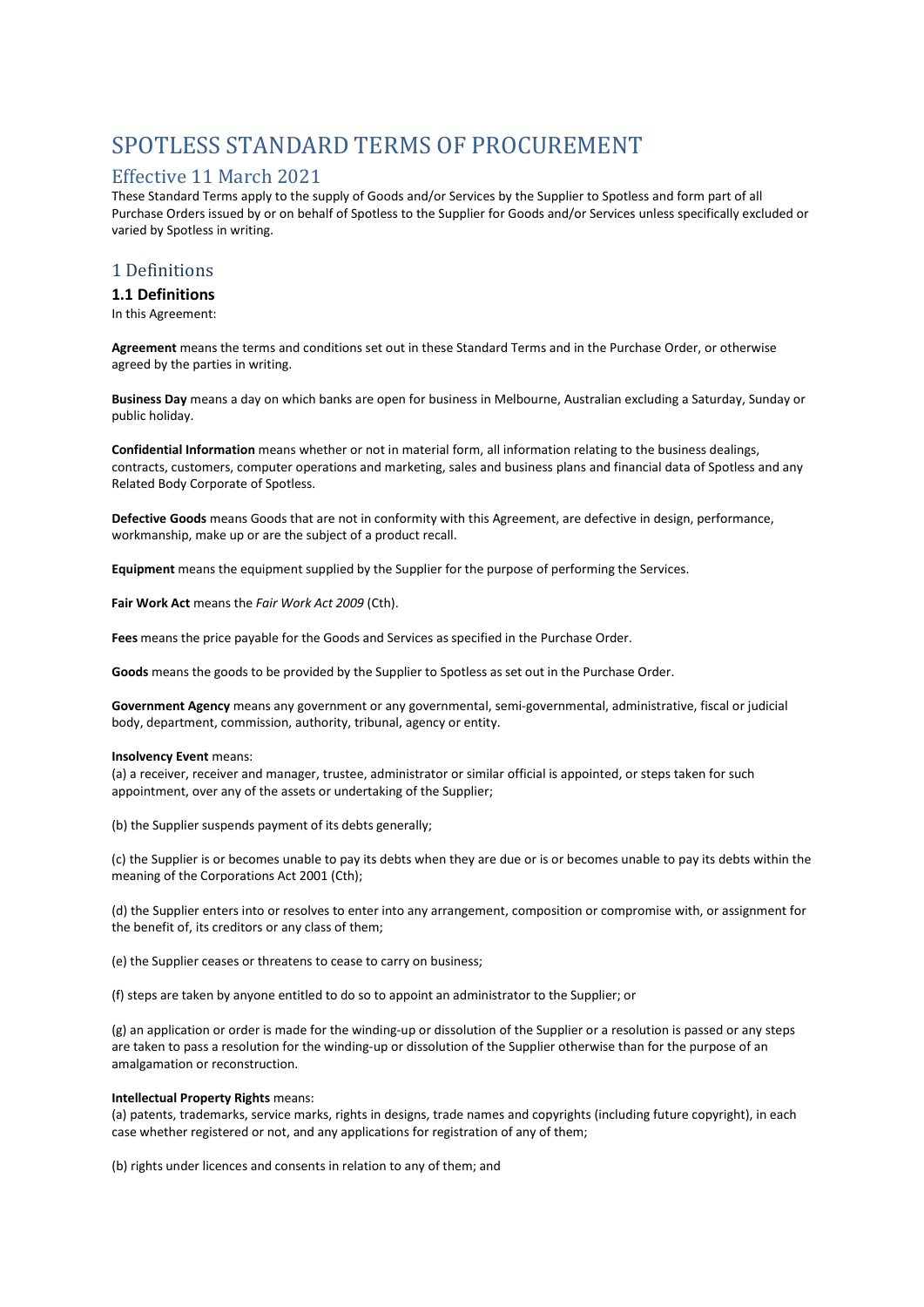(c) all forms of protection of a similar nature or having equivalent or similar effect to any of them which may subsist anywhere in the world.

**KPI** means the key performance indicators in the Purchase Order.

**Law** means any written role or collection of rules prescribed by the Commonwealth, a State, Territory or local government or a Government agency, including, but not limited to:

- (a) any statute, regulation, order to rule;
- (b) any local government ordinance or by-law;
- (c) any Governmental agency's rule, regulation or determination; or
- (d) any form of custom or policy recognised and enforced by judicial decision.

**Purchase Order** means any purchase order (whether in electronic or written form) issued by or on behalf of Spotless to the Supplier for the supply of Goods and/or Services by the Supplier and each schedule and document accompanying the Purchase Order.

**Related Body Corporate** has the meaning given in the Corporations Act 2001 (Cth).

**Reports** means the reports to be provided by the Supplier to Spotless in accordance with clause 4.5 of these Standard Terms.

**Services** means the services or works to be performed by the Supplier, as set out in the Purchase Order and any services necessarily incidental to them.

**Site** means Spotless' required Goods or Services delivery point as specified in the Purchase Order.

**Site Procedures** means the site procedures of Spotless as amended from time to time, including the safety health and environment policy and any Site specific policies and procedures.

**Spotless** means Spotless Facility Services Pty Ltd ABN 83 072 293 880 or one of its Related Bodies Corporate.

**Standard Terms** means the terms and conditions set out in this document, as amended from time to time.

**Supplier** meansthe person named on the Purchase Order as the supplier for the Goods and/or Services to Spotless.

**Supplier's Personnel** means the agents, employees or contractors of the Supplier.

**Supplier Details Form** means Spotless' standard supplier details form as completed by the Supplier in connection with Spotless' first order for the purchase of goods and/or services from the Supplier.

**Term** means the period for supplying the Goods and/or Services specified in the Purchase Order, or where this is not specified, commences from the date of the Purchase Order and continues until the supply of Goods and/or Services is completed, unless terminated earlier under these Standard Terms.

**Working Hours** means the normal working hours at the relevant Site delivery point.

#### **1.2 Business Day**

Where the day on or by which any thing is to be done is not a Business Day, that thing must be done on or by the next Business Day.

#### **1.3 Inconsistency**

If there is any inconsistency between these Standard Terms and the Purchase Order the conditions in the Purchase Order will prevail to the extent of the inconsistency.

### 2 Authority and acceptance

(a) Spotless will not be bound by any Purchase Order unless it is issued by or on behalf of Spotless.

(b) The Supplier must give Spotless written notice of acceptance of the Purchase Order within 7 days. If the Supplier does not provide notice to Spotless, the supply of the Goods and/or Services by the Supplier will constitute acceptance by the Supplier of the Purchase Order.

(c) Spotless will have no liability to pay for any Goods and/or Services not set out in an issued Purchase Order.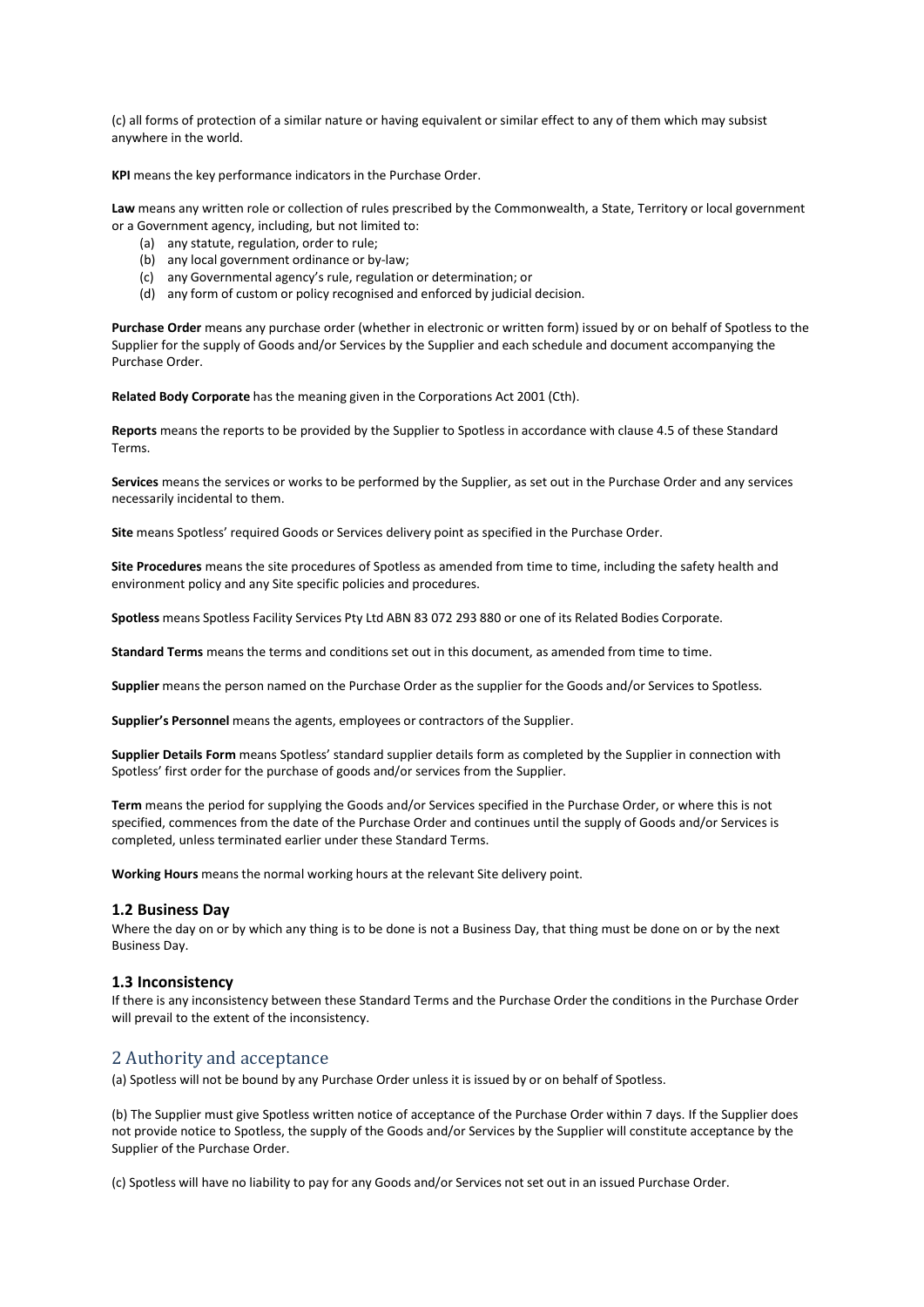# 3 Appointment and Term

Spotless may (but has no obligation to) engage the Supplier to supply the Goods and/or Services for the Term, unless terminated earlier, in accordance with the terms and conditions contained in this Agreement.

# 4 Supply of Goods and/or Services

### **4.1 Supply of the Goods and Services**

The Supplier must ensure that:

(a) all Goods meet the description, specifications and quality standards set out in the applicable Purchase Order, are new, of merchantable quality, made of good materials and workmanship, and free from defects;

(b) all Goods are fit for the purpose for which goods of the same kind are commonly supplied and any purpose which Spotless makes known to the Supplier, and are accompanied by any necessary instructions, technical documents, operating and service manuals and applicable warranties;

(c) it performs the Services in a timely manner with all necessary skill, care and diligence to the reasonable satisfaction of Spotless;

(d) it performs its obligations in accordance with:

(1) this Agreement and all reasonable directions of Spotless;

(2) all applicable laws, rules, regulations and industry and safety standards;

(3) all policies and procedures of Spotless from time to time, including but not limited to the safety health and environment policy and any Site specific policies and procedures; and

(4) to the minimum standard required by each KPI;

(e) all necessary permits and approvals are obtained to undertake all duties and obligations under this Agreement;

(f) it takes all necessary steps to ensure that it is fully informed of and complies with the Site Procedures; and

(g) it provides all necessary equipment, materials and labour that may be required to supply the Goods and/or Services.

### **4.2 Additional Requirements for the supply of Goods**

(a) Goods must be packed and marked in accordance with Spotless' instructions and any statutory requirements. All Goods must be clearly labelled with printed, legible labels. All Goods must be accompanied by packing slips describing the Goods.

(b) The Supplier must deliver the Goods in the quantity, at the time and to the Site delivery point specified by Spotless in the Purchase Order or in accordance with any instructions notified by Spotless. The Supplier must ensure that the Goods are protected against all damage and deterioration during transportation.

(c) Subject to clause 4.7 of these Standard Terms, title to and risk in the Goods passes to Spotless when Spotless has taken delivery of the Goods at the Site delivery point.

### **4.3 The Supplier's Personnel**

(a) The Supplier must ensure that the Supplier's Personnel engaged in the supply of the Goods and/or Services:

(1) have undertaken Spotless' safety induction programme before performing the Services;

(2) are competent and professional with qualifications and experience appropriate to ensure full and proper performance of the supply of the Goods and/or Services in accordance with this Agreement;

(3) comply with the provisions of all applicable statutes, rules, regulations and industry and safety standards;

(4) perform their duties with care, skill and diligence;

(5) maintain good housekeeping and ensure that the Site is kept tidy, clean and clear; and

(6) carry proper identification when on the Site.

(b) If Spotless gives notice to the Supplier that a member of the Supplier's Personnel is unacceptable to Spotless in its sole discretion, the Supplier must take immediate steps to remove the person and provide an alternative person acceptable to Spotless.

(c) The Supplier must comply with all of its obligations under the Fair Work Act 2009 (Cth), all other workplace laws and Spotless' workplace policies and procedures from time to time.

### **4.4 Supplier's Equipment**

(a) The Supplier must take all reasonable steps to ensure that the Supplier's Personnel operate all Equipment according to the manufacturer's specifications and in compliance with any relevant laws.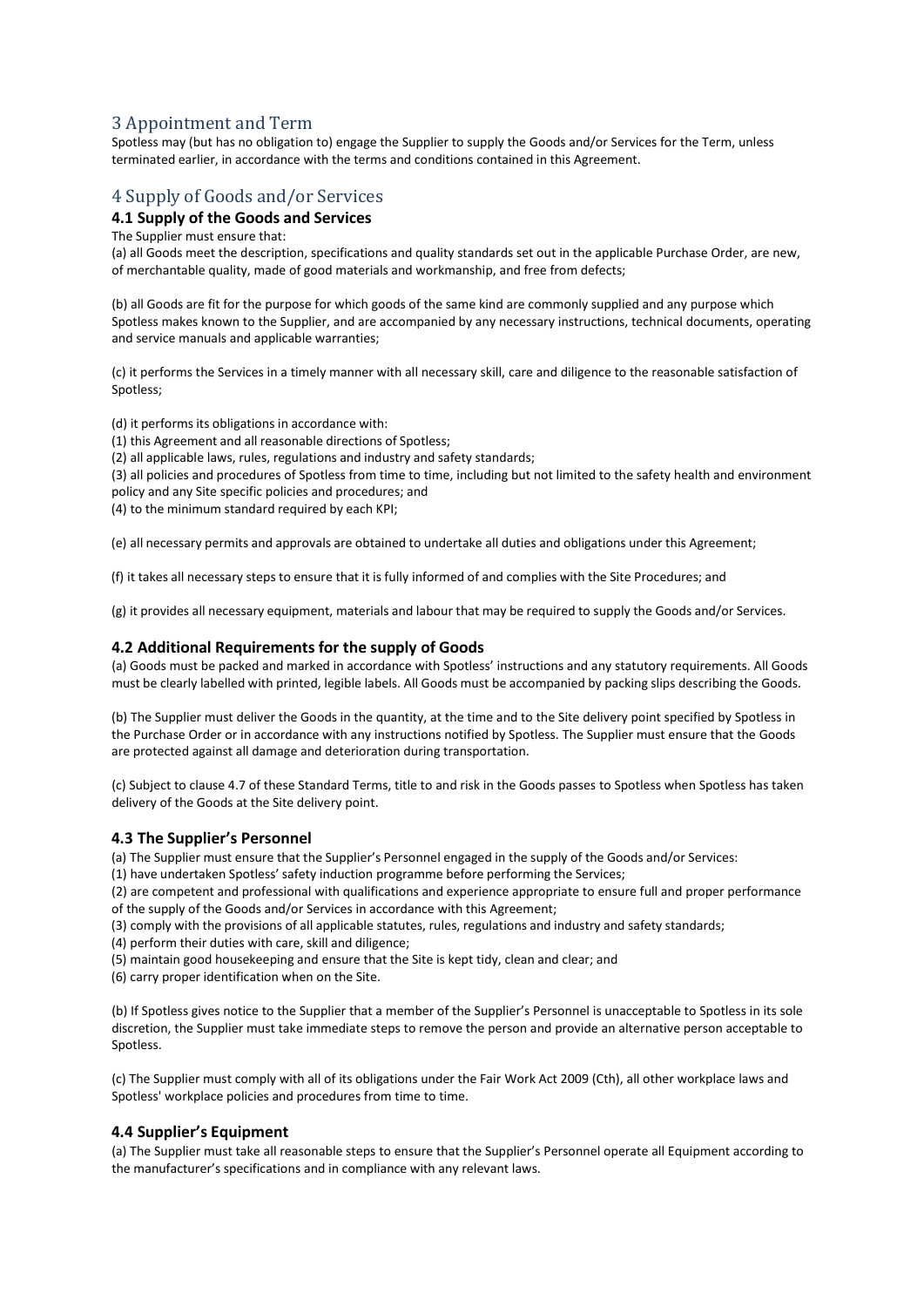(b) The Supplier must ensure that all Equipment:

(1) is properly manufactured, of merchantable quality and fit for the purpose for which it is intended;

(2) is of such safety as Spotless is entitled by law to expect;

(3) complies with all relevant laws and Australian industry and safety standards; and

(4) is inspected and tested to ascertain it is safe and fit for purpose before use at the Site and appropriate records are kept of the inspection and testing.

(c) The Supplier must ensure that all vehicles and Equipment used or supplied by the Supplier in connection with the supply of Goods and/or Services are maintained in a safe and serviceable condition and are serviced in accordance with the manufacturer's specifications.

### **4.5 Reporting**

(a) The Supplier must keep accurate records relating to the provision of the Goods and/or Services and its performance of its obligations under this Agreement.

(b) The Supplier must make the records specified in clause (a) above available for inspection by Spotless upon the reasonable request of Spotless.

(c) The Supplier must provide Spotless with any reports concerning the provision of the Goods and/or Services specified in the Purchase Order or which are reasonably requested by Spotless from time to time.

(d) If:

(1) an accident occurs at the Site involving the Supplier or the Supplier's Personnel;

(2) an environmental incident occurs at the Site; or

(3) an occupational disease is suffered by the Supplier or the Supplier's Personnel; then the Supplier must:

(4) immediately notify the Site manager and Spotless;

(5) properly investigate the incident and, if required by Spotless, co-operate in any investigation of the incident; and

(6) promptly provide a detailed report to the Site manager and Spotless in respect of the incident.

### **4.6 KPIs**

(a) If Spotless, acting reasonably, determines that the Supplier has failed to achieve any or all of the KPIs to the satisfaction of Spotless, Spotless may:

(1) serve a notice requiring the Supplier to remedy its non-compliance with the KPIs within 14 days of the date of the notice; and

(2) conduct another review of the Supplier's performance under this Agreement against the KPIs in a manner it determines, at the cost to the Supplier.

(b) If during the Term of this Agreement, Spotless issues two notices to the Supplier under clause (a) above and the Supplier fails to meet the same or another KPI, Spotless may, in its absolute discretion:

(1) immediately terminate the provision of all or part of the supply of Goods and/or Services in relation to which the KPIs have not been met; or

(2) terminate this Agreement by giving 14 days notice to the Supplier.

#### **4.7 Inspection and acceptance of Goods**

(a) Spotless will not be deemed to have accepted the Goods until it has had a reasonable time to inspect the Goods.

(b) If, on inspection, Spotless finds that any Goods are Defective Goods, Spotless may reject the Defective Goods by returning them to the Supplier at the Supplier's cost.

(c) At Spotless' option and request, the Supplier must:

(1) refund to Spotless any payments made by Spotless in respect of any Defective Goods that Spotless rejects; or

(2) replace free of charge any Defective Goods that Spotless rejects.

### 5 Site Procedures and obligations

### **5.1 Access to the Site**

(a) Spotless only has an obligation to make the Site available to the Supplier sufficient for the Supplier to carry out its obligations under this Agreement during the Working Hours.

(b) The Supplier may only gain access to and enter and remain upon the Site as specified in this Agreement.

(c) The Supplier enters the Site at its own risk.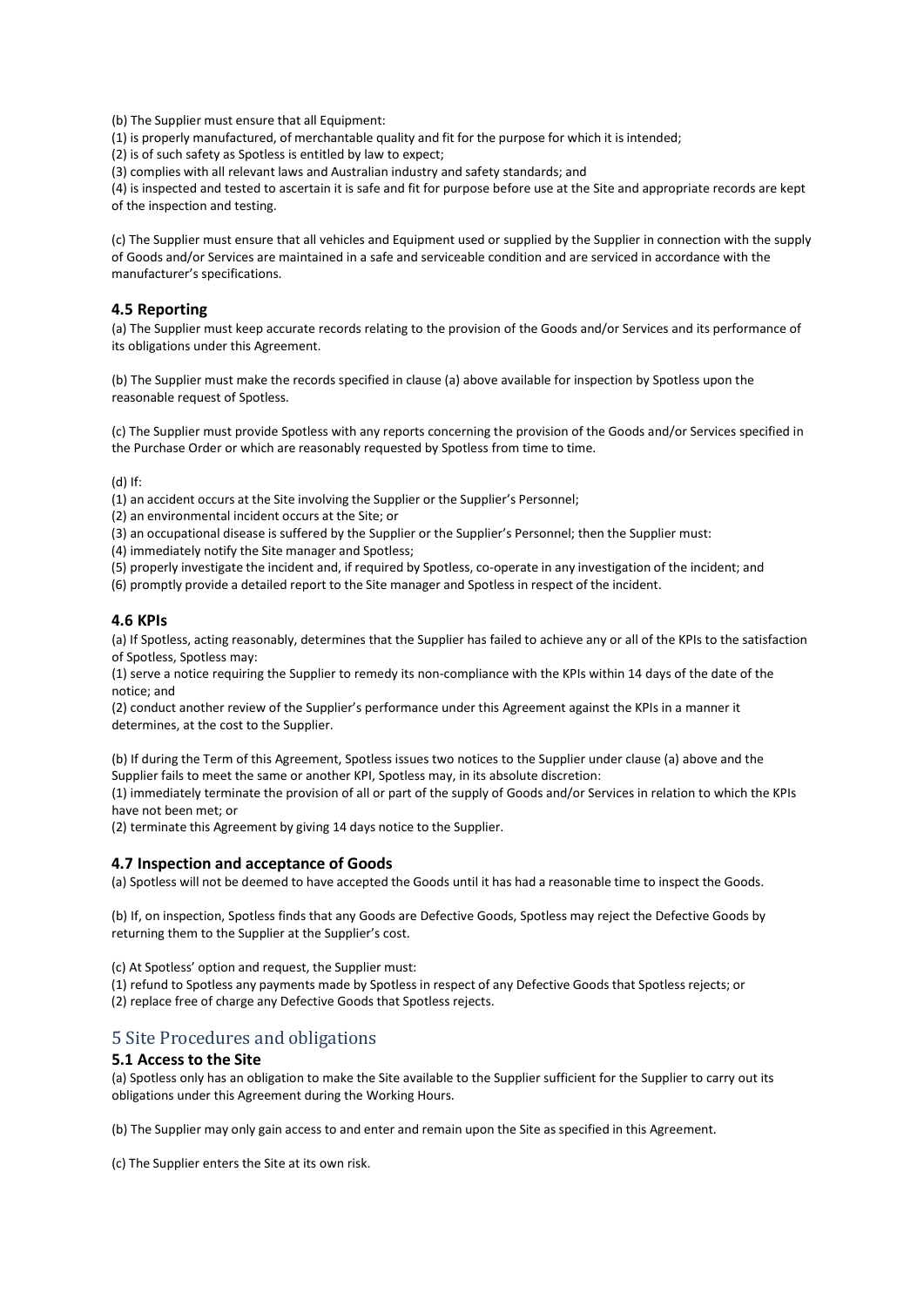(d) The Supplier and the Supplier's Personnel must register at the Site reception or the Site gatehouse each time they enter the Site.

(e) Spotless may at any time inspect the contents of any vehicles of the Supplier or the Supplier's Personnel that enter the Site.

(f) The Supplier must not, in providing the Services, disrupt any activities on the Site.

### **5.2 Environmental obligations**

(a) The Supplier must, where relevant:

(1) comply with all laws, rules, regulations and industry standards, this Agreement, and Spotless' policy and directions for the protection of the environment;

(2) supply the Goods and/or Services in a manner so as to avoid unlawful pollution of the Site and its surroundings.

(b) The Supplier is responsible for, and must make good, any damage to the environment caused by the supply of the Goods and/or Services (including any unlawful pollution of the Site or its surroundings).

### **5.3 Safety**

The Supplier must at all times:

(a) provide safe working conditions for all persons supplying the Goods or carrying out the Services for or on behalf of the Supplier; and

(b) where applicable:

(1) obtain clearance certificates from Spotless before commencing work at the Site;

(2) comply with Spotless' drug and alcohol policy; and

(3) comply with Spotless' Site Procedures and the directions of Spotless' representatives about health and safety matters.

### **5.4 Hazardous materials**

If dealing with hazardous materials or hazardous works at the Site, the Supplier must ensure that: (a) it obtains prior approval from the Site manager before engaging in work of a hazardous nature or dealing with hazardous materials;

(b) only those persons who have received adequate training and instruction in conducting the hazardous work or dealing with hazardous materials perform the relevant work; and

(c) it makes and retains all appropriate records in connection with hazard identification and hazard controls undertaken by the Supplier in relation to the hazardous work or hazardous material.

### 6 Invoicing and payment

### **6.1 Payment**

(a) Spotless must pay the Supplier the Fees in consideration for the supply of the Goods and/or Services to Spotless by the Supplier subject to the satisfactory performance of the Supplier's obligations in this Agreement and acceptance of the Goods and/or Services by Spotless. Consideration for the supply of the Goods and/or Services to Spotless by the Supplier subject to the satisfactory performance of the Supplier's obligations in this Agreement and acceptance of the Goods and/or Services by Spotless. Spotless shall pay all valid and accurate Supplier invoices on which is stated a valid Spotless purchase order number, 60 days from the date of supplier invoice (**Due date**) on the next available payment run following the Due Date. Standard payment runs are conducted on a weekly basis on a set day, which is subject to change from time to time. Where this day is a gazetted public holiday in Victoria this payment run will be made on the next business day.

(b) The Fees are deemed to include provision for all costs, taxes and duties (other than GST) and expenses incurred by the Supplier in complying with all its obligations under this Agreement.

(c) The Fees are fixed for the Term.

#### **6.2 Invoicing**

The Supplier must issue an electronic or hardcopy invoice to Spotless to the designated Spotless site address and recipient as set out in the relevant Spotless purchase order or as notified by Spotless from time to time. Invoices must be correctly rendered and a valid tax invoice. All invoices must quote a valid Spotless purchase order number or they will not be paid.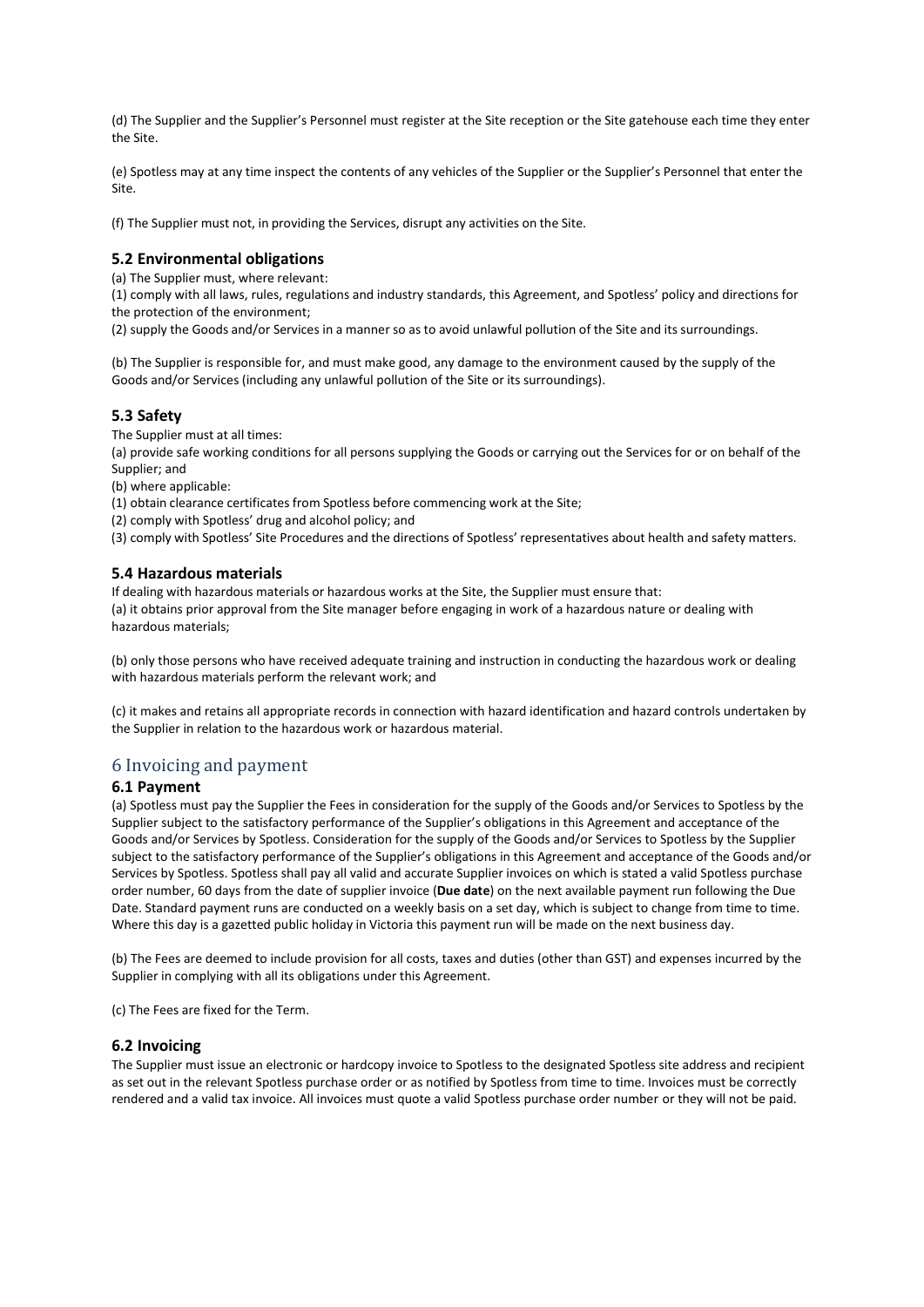# 7 GST

(a) A reference in this clause to a term defined or used in A New Tax System (Goods and Services Tax) Act 1999 (Cth) is, unless the context indicates otherwise, a reference to that term as defined or used in that Act.

(b) Any amount referred to in this Agreement which is relevant in determining a payment to be made by one of the parties to the other is exclusive of any GST unless indicated otherwise.

(c) If GST is imposed on a supply made under or in connection with this Agreement, the consideration provided for that supply is increased by the rate at which that GST is imposed. The additional consideration is payable at the same time as the consideration to which it relates.

(d) The supplier must issue a tax invoice to the recipient of the supply at the time of payment of the GST inclusive consideration or at another time agreed by the parties.

(e) If one of the parties is entitled to be reimbursed for an expense or outgoing incurred in connection with this Agreement, the amount of the reimbursement will be net of any input tax credit which may be claimed by the party being reimbursed in relation to that expense or outgoing.

### 8 Sub-contracting

(a) The Supplier may not sub-contract any part of the supply of Goods and/or Services without Spotless' consent, which consent may not be unreasonably withheld.

(b) Any consent from Spotless to sub-contract any part of the supply of Goods and/or Services does not relieve the Supplier from any of its liabilities or obligations under this Agreement.

(c) If it subcontracts any part of the supply of Goods and/or Services, the Supplier will ensure that any subcontractors (including any second and third level subcontractors) and their employees comply with all applicable Laws, including but not limited to Laws relating to conditions of employment (including the Fair Work Act and any applicable industrial instruments under the Fair Work Act), visas, and workplace health and safety.

(c) The Supplier is liable to Spotless for any act or omission, default or negligence of any sub-contractor or any employee or agent of the sub-contractor as if it were the act, omission, default or negligence of the Supplier.

### 9 Confidentiality

(a) The Supplier must not, and must ensure that its employees, agents and sub-contractors do not, without the prior written approval of Spotless, either during the provision of the Goods and/or Services or after the expiry or earlier termination of this Agreement, disclose or give to any person any Confidential Information.

(b) This clause does not apply to Confidential Information that the Supplier proves:

- (1) is in the public domain other than as a result of a breach of this clause;
- (2) was at the time of disclosure already in the lawful possession of the Supplier; or

(3) is required to be disclosed by any applicable law or the listing rules of any applicable stock exchange.

(c) At the expiry or earlier termination of the Term, the Supplier must deliver up to Spotless all material comprising, including or otherwise relating to the Confidential Information.

### 10 Intellectual property

(a) The ownership of the Intellectual Property Rights which exists before the commencement of the supply of any Goods and/or Services will not be altered, transferred or assigned merely by virtue of using that item for the purposes of this Agreement, unless expressly agreed to the contrary.

(b) The Supplier assigns to Spotless all Intellectual Property Rights produced or developed by the Supplier in relation to or as a result of the provision of the Good and/or Services, effective immediately on the creation of any such Intellectual Property Rights.

(c) The Supplier must do all things necessary to obtain all Intellectual Property Rights referred to in clause (b) above including, where necessary, obtaining an assignment of rights from any Supplier Personnel.

(d) The Supplier warrants that: (1) it has or will have all rights necessary to make the assignment referred to in clause (c) above; and (2) the items, documents and material produced in the course of providing the Services will not infringe the Intellectual Property Rights of any person.

(e) The Supplier must not use any trademarks of Spotless or its Related Bodies Corporate for any purpose without the prior written consent of Spotless and subject to any conditions Spotless may impose.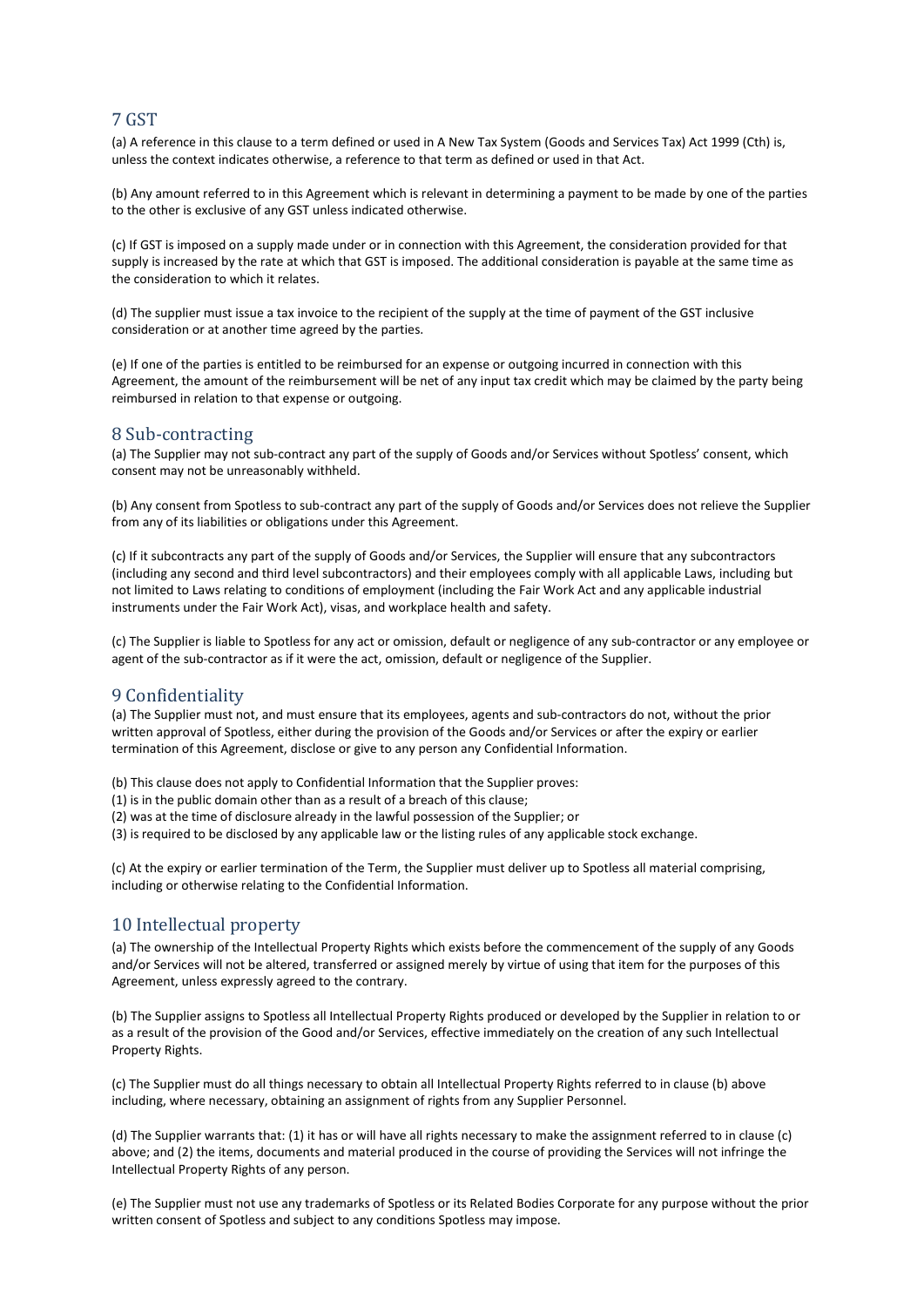(f) The Supplier agrees that in the course of providing the Services, it will not do any act or thing which may infringe any Intellectual Property Rights of Spotless or any third party.

### 11 Insurance

### **11.1 Supplier's insurances**

(a) The Supplier must, before commencing supply of the Goods and/or Services, effect and maintain any necessary insurances in relation to the Goods and/or Services (to a minimum coverage as specified in the Supplier Details Form or if no amounts are specified in the Supplier Details Order, in the amounts set out in this clause, including, but not limited to: (1) workers' compensation insurance as required by law;

(2) public (and product) liability insurance to a minimum cover of \$10 million per claim;

(3) professional indemnity insurance (if required), to a minimum cover of \$10 million per claim and to be maintained for a period of 6 years from the cessation of the supply of the Goods and/or Services;

(4) motor vehicle third party property insurance to a minimum cover of \$10 million per claim for all types of motor vehicles and equipment owned or controlled by the Supplier; and

(5) any other insurances required by law or regarded as sound commercial practice.

(b) The Supplier must provide evidence of the currency of insurance to Spotless or its agent upon the request of Spotless or Spotless' agent.

(c) The Supplier must ensure that any sub-contractor engaged by the Supplier in relation to the Goods and/or Services effects and maintains the insurances in clause (a) above.

(d) The Supplier must not do anything which may provide grounds for an insurer to refuse payment of a claim made under any policy of insurance, or which may prejudice the interests of Spotless under any policy of insurance.

### **11.2 Consequences of failure to insure**

If the Supplier fails to:

(a) effect or maintain any of the insurances required by Spotless as specified in this clause, or

- (b) have any sub-contractor effect or maintain any insurances, then Spotless may, at the Supplier's cost:
- (1) effect and maintain that insurance
- (2) pay the necessary premiums; and

(3) recover from the Supplier the amount paid under this clause, until the Supplier has complied with its obligations under this clause.

### 12 Indemnity

Without limiting Spotless' other rights and remedies, the Supplier indemnifies and will indemnify Spotless, its directors, officers, employees, agents and contractors and Related Bodies Corporate and any directors, officers and employees of any of them from any loss, damage, expense (including lawyer's fees and expenses on an indemnity basis) claim, demand or liability made or incurred as a result of or in connection with:

(1) the negligent act or omission by the Supplier;

(2) personal injury, death or property loss or damage suffered by any person arising out of or in connection with the Goods, Services or Equipment provided by the Supplier;

(3) the breach by the Supplier of any term of this Agreement;

(4) any infringement or alleged infringement of Intellectual Property Rights arising out of Spotless' use of the Goods, Services or Equipment.

### 13 Default and termination

#### **13.1 Remedy notice**

(a) If Spotless considers that the Supplier is in breach of this Agreement, Spotless may give the Supplier a written notice specifying a reasonable time by which the Supplier must rectify the breach, to the extent that the breach is capable of rectification.

(b) If Spotless gives the Supplier a written notice referred to in clause (a) above, the Supplier must comply with the written notice.

#### **13.2 Termination following default**

Spotless may terminate this Agreement with immediate effect by giving the Supplier written notice if the Supplier has not complied with a written notice given under this clause within the time period specified in that notice or if the breach is, in the reasonable opinion of Spotless, incapable of being remedied, or if the Supplier is in breach of clause 16.12, or if a Suspected Slavery occurs.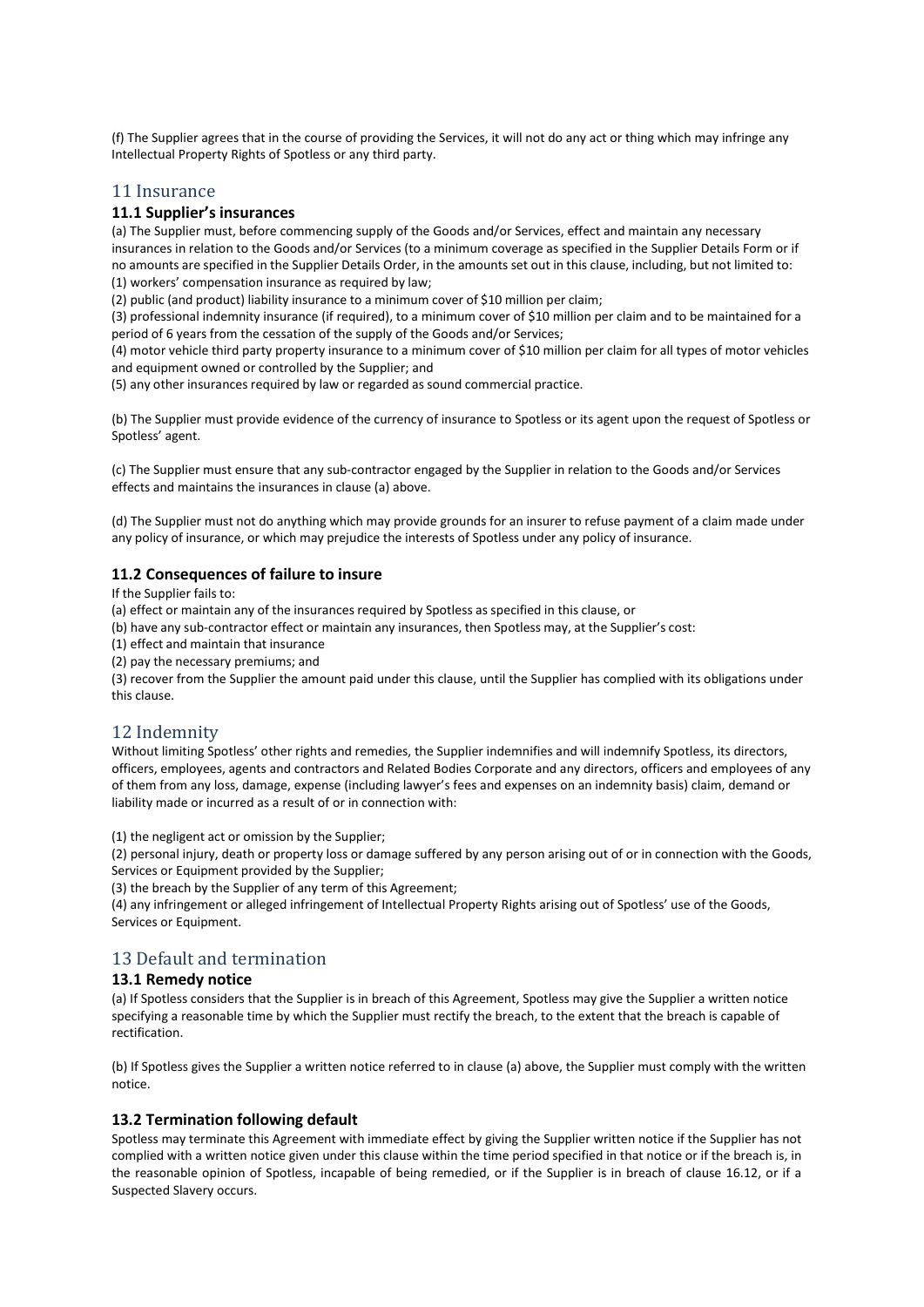### **13.3 Termination for insolvency**

If the Supplier experiences an Insolvency Event, Spotless may terminate this Agreement with immediate effect by giving written notice to the Supplier.

#### **13.4 Termination for convenience**

Spotless may terminate this Agreement (in whole or in part) or reduce the scope of theAgreement for its convenience by giving the Supplier notice in writing at any time and may either itself or by a third party carry out the affected Goods and/or Services.

#### **13.5 Consequences of termination**

(a) With the exception of payment for Goods accepted and/or Services performed in accordance with the conditions of this Agreement before the effective date of termination, the Supplier will not be entitled to any compensation or to make any claim against Spotless arising from a termination of this Agreement.

(b) The termination of the Supplier's engagement under this Agreement does not affect any other rights or remedies Spotless may have.

(c) Clauses 9 (Confidentiality), 12 (Indemnity), and this sub-clause 13.5 and any other obligation which is expressed to, or by its nature, survive expiry or termination of this Agreement, will survive expiry or termination of this Agreement and are enforceable at any time at law or in equity.

# 14 Not used (reserved)

#### 15 Notices

(a) Any notice, approval, consent or other communication in relation to this Agreement must be in writing or sent by prepaid post or facsimile as follows:

(1) if to Spotless, at the address or facsimile address specified on the Purchase Order, with a copy to: 549 St Kilda Rd, Melbourne, Victoria 3004 Australia, Attention: Company Secretary

(2) if to the Supplier, at the address set out in the Purchase Order, or as otherwise specified by a party by notice.

(b) A notice is regarded as given by the sender and received by the addressee:

(1) if delivered in person, when delivered to the addressee;

(2) if posted, 3 Business Days from and including the date of posting to the addressee; and

(3) if sent by facsimile, when transmitted to the addressee, but if delivery or receipt is on a day which is not a Business Day or is after 5.00pm at the place of delivery or receipt, it is regarded as given at 9.00am on the next Business Day.

(c) A facsimile is regarded as legible unless the addressee telephones the sender within 2 hours after transmission is received or regarded as received under clause (b) above and informs the sender that it is not legible.

(d) A party may change its address or facsimile number for notices by giving notice to the other party.

(e) A notice that is posted is valid even if the addressee does not receive it or it is returned unclaimed to the sender.

### 16 General

#### **16.1 Set off**

Spotless may deduct from any amounts due to the Supplier any amounts due from the Supplier to Spotless.

#### **16.2 Waiver**

(a) Waiver of any right arising from a breach of this Agreement must be in writing and executed by the party granting the waiver.

(b) A failure to exercise or delay in exercising, or a partial exercise of a right arising from a breach of this Agreement does not result in a waiver of that right.

#### **16.3 Privacy**

The Supplier represents and warrants that: (a) any personal information that the Supplier discloses to Spotless under this Agreement has been collected, handled and disclosed in accordance with the Privacy Act 1988 (Cth) (Privacy Act);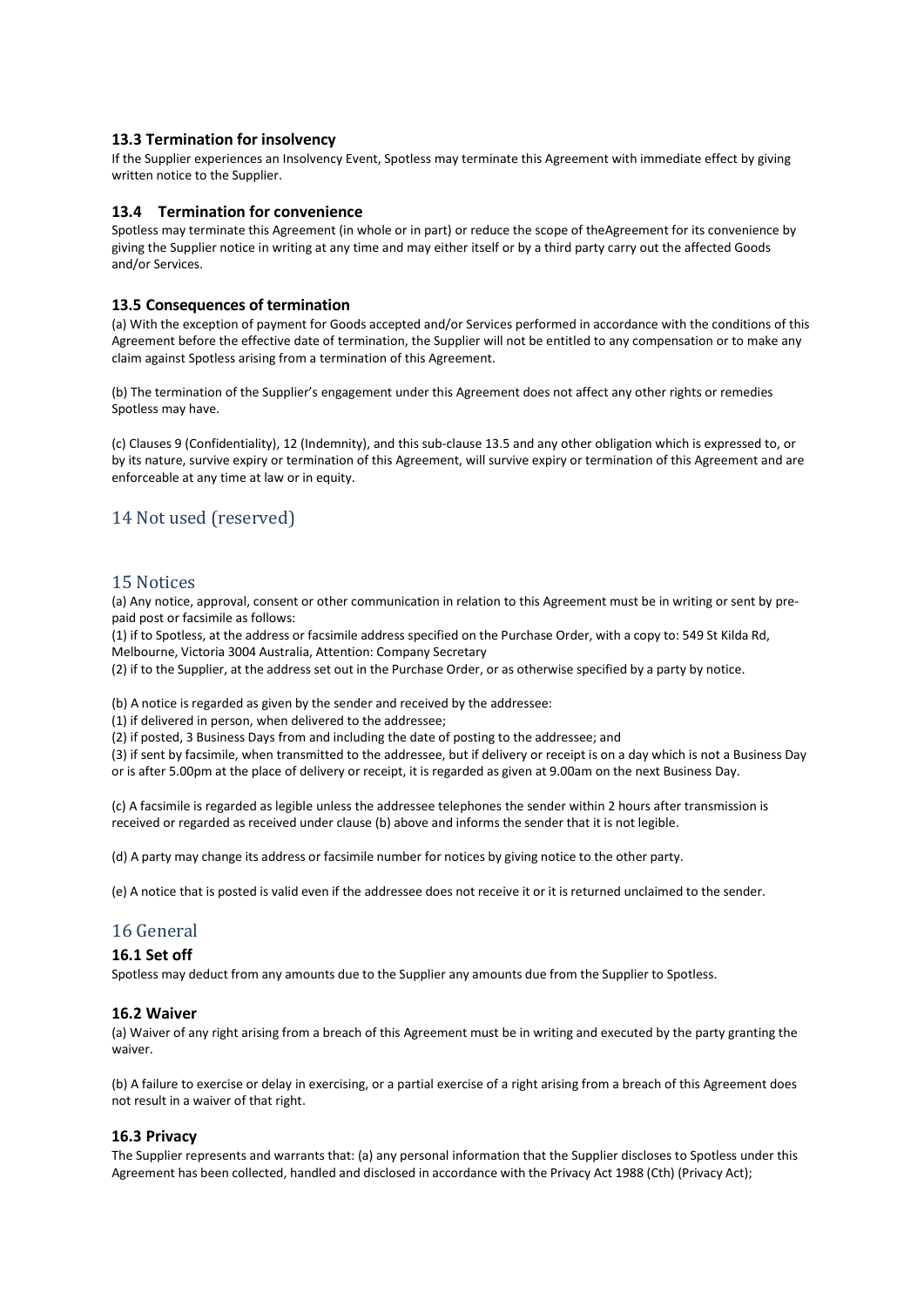(b) the individual to whom the information relates has been made aware of Spotless' identity, its contact details and of the other matters of which Spotless is required to inform a person about whom it collects, handles and uses information under the Privacy Act; and

(c) Spotless is authorised to collect the information from the Supplier and handle and use the information for the purposes of this Agreement.

#### **16.4 Assignment**

(a) Spotless may at any time assign or novate or otherwise transfer all or any part of its rights or liabilities under this Agreement.

(b) The Supplier must not assign its rights under this Agreement without the prior written consent of Spotless which must not be unreasonably withheld.

#### **16.5 Governing law and jurisdiction**

The governing law of this Agreement is the law of the State of Victoria, Australia and the parties submit to the nonexclusive jurisdiction of the Courts of that state.

### **16.6 Variation**

A variation of any term of this Agreement must be in writing and signed by the parties.

#### **16.7 Further action**

Each party must do all things and execute all further documents necessary to give full effect to this Agreement.

#### **16.8 Benefits held on trust**

Spotless holds the benefit of each indemnity, promise and obligation in the Agreement expressed to be for the benefit of: (a) a director, officer or employee of Spotless;

(b) a Related Body Corporate of Spotless; or

(c) the director, officer or employee of a Related Body Corporate of Spotless, on trust for that party.

#### **16.9 Severance**

Any provision of, or the application of any provision of this Agreement which is void, illegal or unenforceable in any jurisdiction does not affect the validity, legality or enforceability of that provision in any other jurisdiction or of the remaining provisions in that or any other jurisdiction.

### **16.10 Entire agreement**

This Agreement constitutes the entire agreement between the parties for the Goods and Services.

#### **16.11 Relationship between parties**

(a) Spotless and the Supplier are independent contracting parties and nothing in this Agreement will make either party an agent or legal representative of the other for any purpose whatsoever. Nor does the Agreement grant either party any authority to assume or to create an obligation on behalf or in the name of the other party.

(b) Spotless is not responsible to the Supplier or any Supplier's Personnel for any payments in respect of, any employment related expenses including wages, annual leave, sick leave, long service leave, superannuation, workers' compensation, accidents, sickness or life insurance.

(c) The Supplier indemnifies Spotless from and against all losses sustained by Spotless arising from any claims made by Suppliers' Personnel relating to the employment of the Suppliers' Personnel other than to the extent to which the losses are caused or contributed to by Spotless, including without limitation workers' compensation claims.

#### **16.12 Modern Slavery**

(a)In this clause, 'Secondary Subcontractor' means any of the Supplier's consultants, contractors, suppliers, service providers and any other person engaged by or on behalf of the Supplier in connection with this Agreement.

(b) The Supplier must take (and must ensure that each of its Secondary Subcontractors take) all reasonable steps to ensure that no modern slavery, human trafficking, servitude, forced labour, bonded labour, child labour, slavery or forced marriage or deceptive recruiting for labour or services (**Modern Slavery**) is present in the Supplier's, or its Secondary Subcontractors', supply chains, or in any part of their businesses.

(c) The Supplier warrants that neither it nor any of its officers, employees or Secondary Subcontractors has been convicted of, or has been or is, the subject of any investigation, inquiry or enforcement proceedings by any governmental, administrative or regulatory body regarding any form of Modern Slavery.